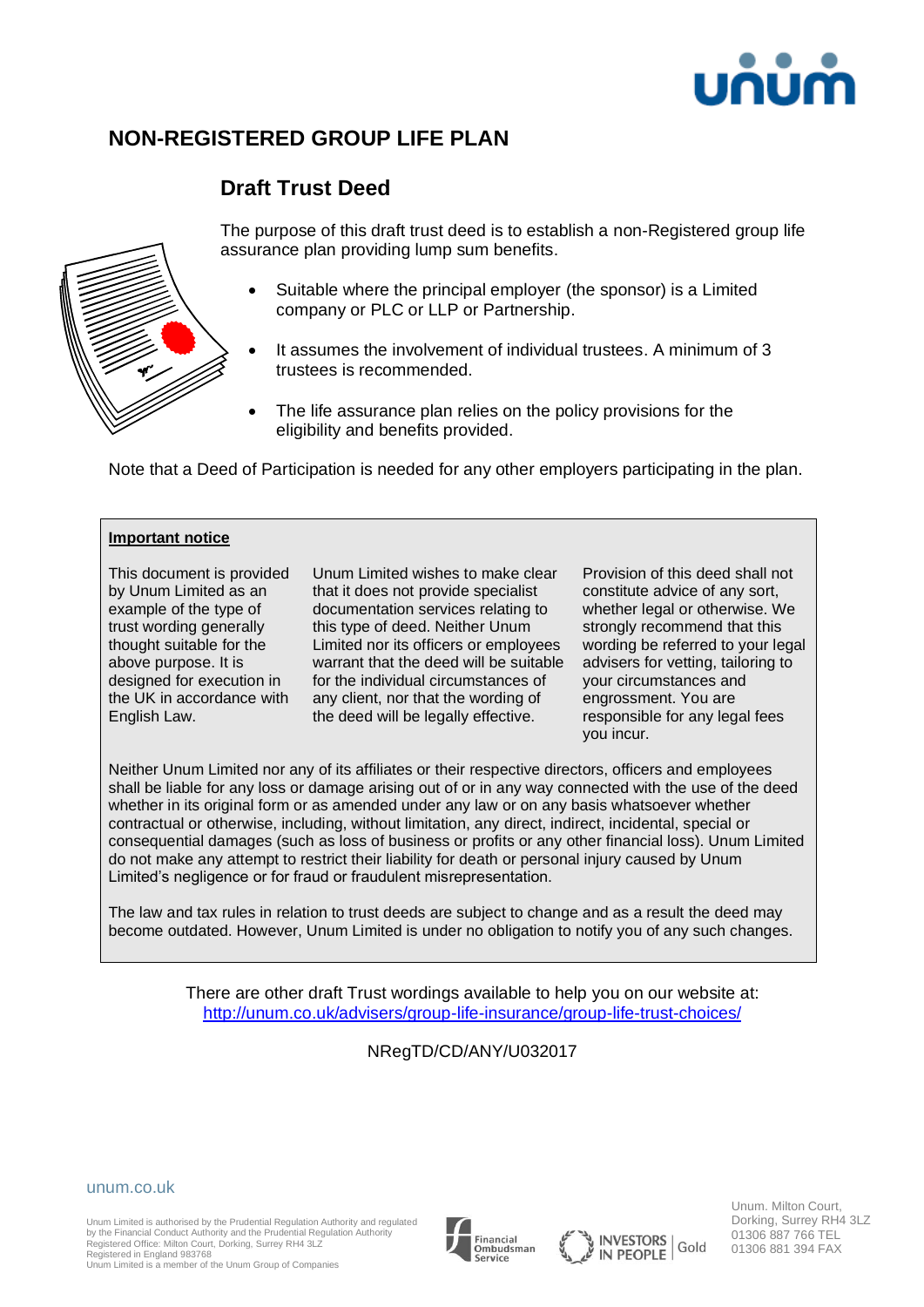# **Deed of Declaration of Trust**

**THIS TRUST DEED** is made on the day set out below (the **execution date**) by the **sponsor** and the **trustee**. Execution of this deed confirms the establishment of a group life assurance plan under discretionary trust (which is not suitable for registering with HM Revenue & Customs under the Finance Act 2004).

| Plan                                                 | Non-Registered Group Life Plan |
|------------------------------------------------------|--------------------------------|
| <b>Commencing Date</b>                               |                                |
| <b>Sponsor</b>                                       |                                |
| <b>Company Registration</b><br>Number of the Sponsor |                                |
| Address of the Sponsor<br>(Registered if applicable) |                                |
| <b>Trustee</b><br>(name and address of each)         |                                |

**IN WITNESS** whereof this Deed has been duly executed.

| <b>Execution Date</b>                          |  |
|------------------------------------------------|--|
| This execution applies to the entire document. |  |

### *if Limited Company (or PLC or LLP) - if not, delete this section*

| Signed as a deed on behalf of the <b>sponsor</b> by the following authorised signatories |                                                    |  |
|------------------------------------------------------------------------------------------|----------------------------------------------------|--|
|                                                                                          |                                                    |  |
| Signature of Director                                                                    | Signature of Director/<br><b>Company Secretary</b> |  |
| Full name in block capitals                                                              | Full name in block capitals                        |  |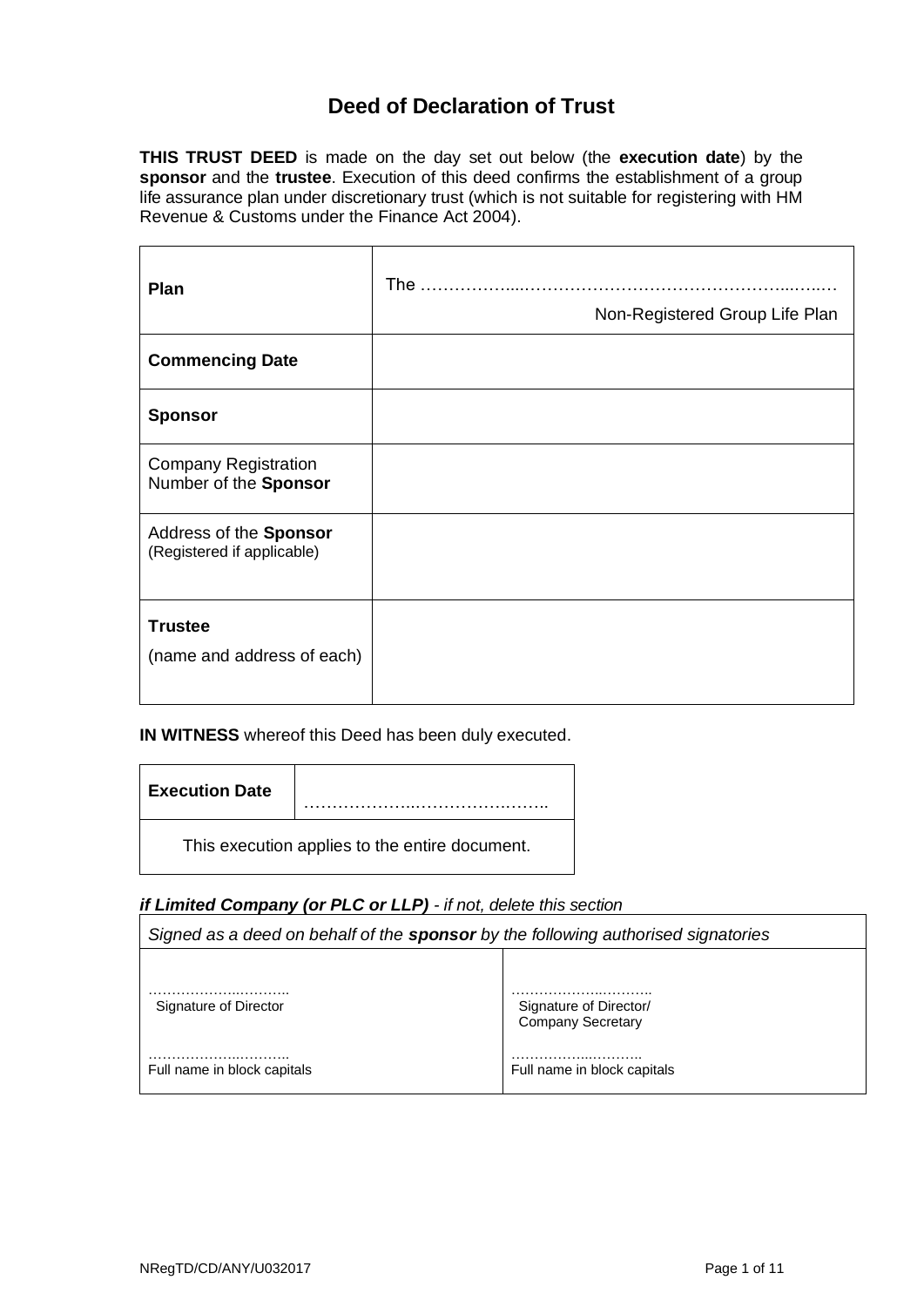*if Partnership - if not, delete this section*

| Signed as a deed by the <b>sponsor</b> by             |                                                       |  |
|-------------------------------------------------------|-------------------------------------------------------|--|
|                                                       |                                                       |  |
| Signature                                             | Signature                                             |  |
| Full name of signatory in block capitals              | Full name of signatory in block capitals              |  |
| Acting as attorney of the Partners in the presence of | Acting as attorney of the Partners in the presence of |  |
|                                                       |                                                       |  |
| Witness' signature                                    | Witness' signature                                    |  |
|                                                       |                                                       |  |
| Full name of witness in block capitals                | Full name of witness in block capitals                |  |

| Signed as a deed by the trustee        |                                        |
|----------------------------------------|----------------------------------------|
|                                        |                                        |
|                                        |                                        |
| Signature of Trustee 1                 | Signature of Trustee 2                 |
|                                        |                                        |
| Witness' signature                     | Witness' signature                     |
|                                        |                                        |
|                                        |                                        |
| Full name of witness in block capitals | Full name of witness in block capitals |
|                                        |                                        |
|                                        |                                        |
| Signature of Trustee 3                 | Signature of Trustee 4                 |
|                                        |                                        |
| Witness' signature                     | Witness' signature                     |
|                                        |                                        |
|                                        |                                        |
| Full name of witness in block capitals | Full name of witness in block capitals |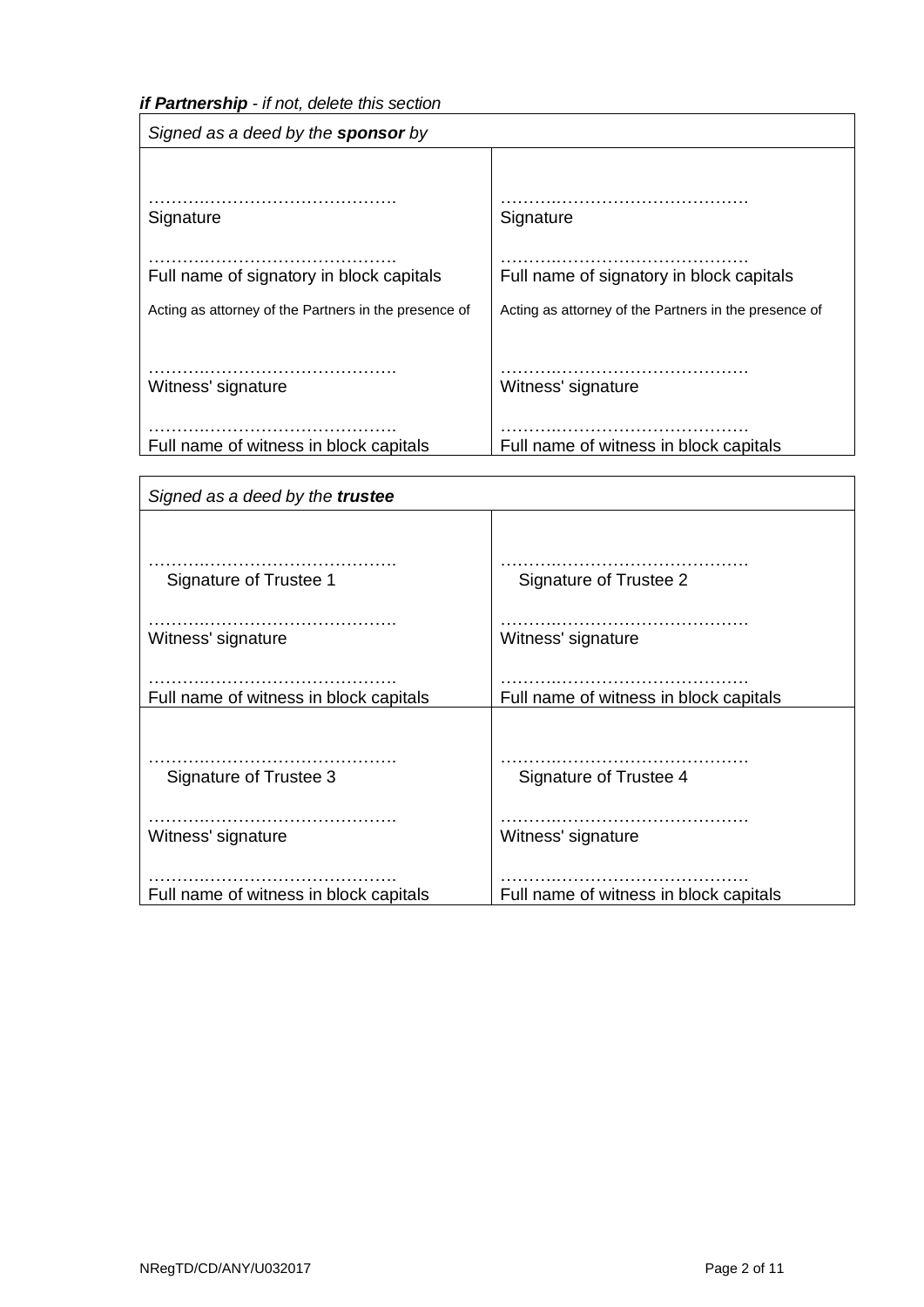| <b>Contents</b> |                                                |
|-----------------|------------------------------------------------|
| <b>Clause</b>   | <b>Heading</b>                                 |
| 1.              | <b>General Interpretation and Definitions</b>  |
| 2.              | <b>Trustee</b>                                 |
| 3.              | <b>Contributions, Plan Assets and Expenses</b> |
| 4.              | <b>Membership</b>                              |
| 5.              | <b>Benefits</b>                                |
| 6.              | <b>Lump Sum Benefit Trust</b>                  |
| 7.              | <b>Participation of Employers</b>              |
| 8.              | <b>Substitution of Sponsor</b>                 |
| 9.              | <b>Amendment</b>                               |
| 10 <sub>1</sub> | <b>Termination</b>                             |

#### **BACKGROUND:**

- (A) The **sponsor** has decided to establish the **plan** to provide lump sums on death for such **employees** and **equity partners** of the **sponsor** or of any **participating employers** as are admitted to membership. The **plan** is not to be treated as a registered pension scheme under section 153 of the Finance Act 2004.
- (B) The **trustee** shall be the first **trustee** of the **plan**.
- (C) The **benefits** under the **plan** shall be secured by a **policy** or **policies**. The terms in the **policies** will override any contrary provisions in this deed.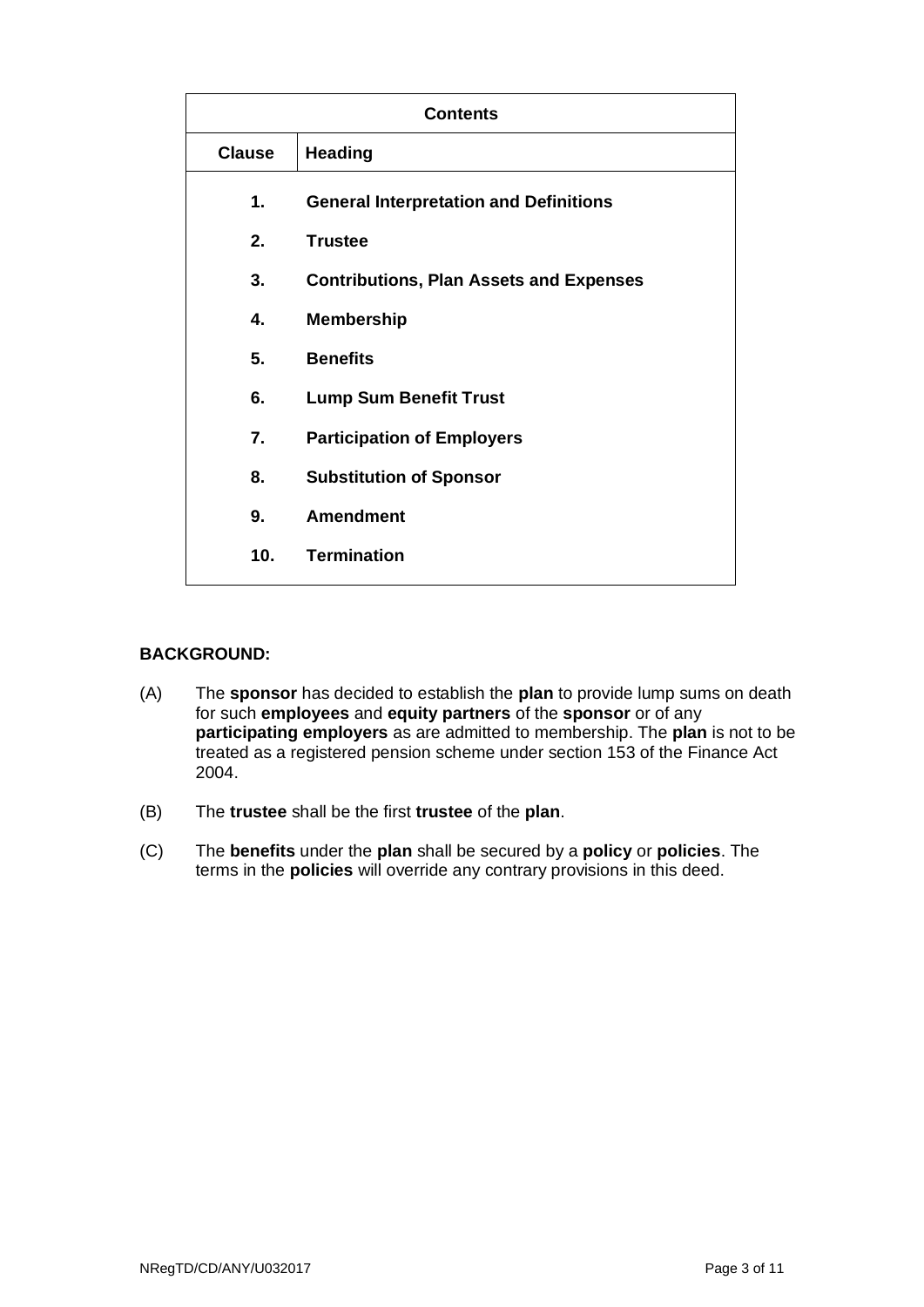#### **NOW THIS DEED PROVIDES** as follows:

#### **1. GENERAL INTERPRETATION AND DEFINITIONS**

#### **1.1 Interpretation**

- 1.1.1 In this deed where the context so allows, words in the singular shall include the plural and vice versa, and any term of a masculine gender may be read to include the feminine gender.
- 1.1.2 References in this deed to any statute or regulation made under it shall include a reference to any statutory amendment or re-enactment or as changed by law.
- 1.1.3 The Contracts (Rights of Third Parties) Act 1999 does not apply to this deed.
- 1.1.4 The **plan** and the trusts established by this deed shall in all respects be governed by and interpreted according to the laws of England, and the Courts of England shall have exclusive jurisdiction.

#### **1.2 Definitions**

In this deed and any subsequent amendment the following expressions shall have the meaning given to them below:

**beneficiary** means such persons named below as are living at the date of the death of the **member**:-

- (a) the **spouse** or **civil partner** of the **member**;
- (b) the children and remoter descendants of the **member**;
- (c) any other children and remoter descendants of the parents of the **member**, and of the parents of the **spouse** or **civil partner** of the **member**;
- (d) any **spouse**, **civil partner**, widow or widower of any of the persons described in paragraphs (b) and (c) above;
- (e) the parents of the **member**, the parents of the **spouse** or **civil partner** of the **member**;
- (f) any person to whose advancement, maintenance, education or support the **member** shall, in the opinion of the **trustee**, have contributed;
- (g) any person or charity (including an unincorporated body or association) notified by the **member** to the **trustee** as a person or body who the **member** wishes to be considered as a recipient of **lump sum benefit** in the event of their death;
- (h) any person or charity (including an unincorporated body or association) who or which are entitled to an interest in the **member's** estate in accordance with their will;
- (i) the trustees of a trust independent of the **plan** for the benefit of one or more of the above **beneficiaries**;

the relationships described above shall include adoptive and step-relationships and relationships of the half-blood, and any former spouse or former **civil**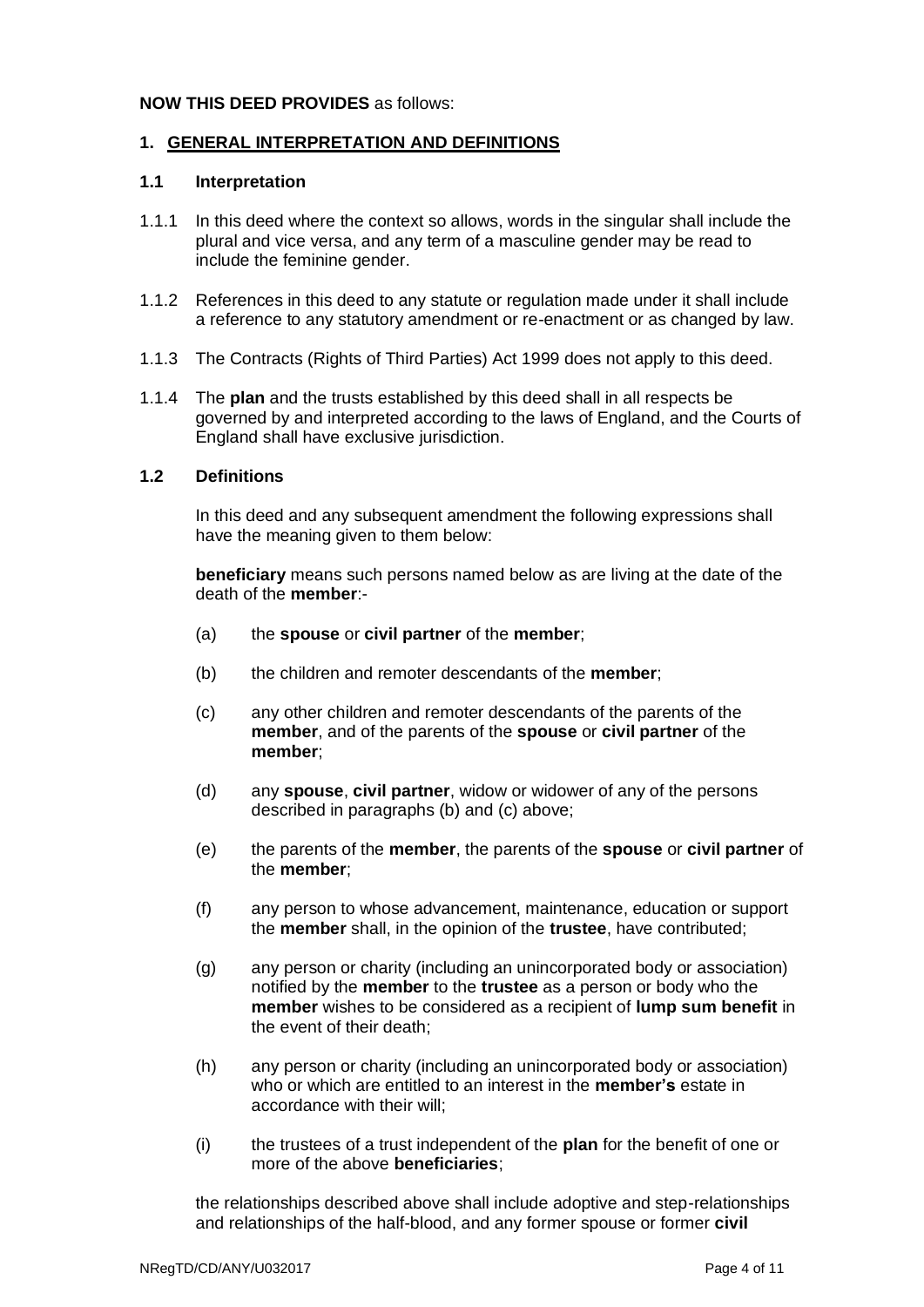**partner** of the **member** and children conceived but yet to be born at the **member's** death.

**benefit** means the lump sum amount payable on the death of a **member**. The **policy** specifies the amount of **benefit** in respect of each **member**.

**civil partner** means a person in a registered civil partnership under the Civil Partnership Act 2004, or treated as being in a registered civil partnership under that Act.

**commencing date** means the date the **plan** is to commence and operate from as shown on the first page of this **trust deed**.

**deposit taker** has the meaning given in sections 49(8A) and 49(8B) of the Pensions Act 1995.

**employee** means an individual (including a working director) who is or was in the **service** of a **participating employer**.

**equity partner** means any individual who is or was an equity partner or fixed profit share partner in any **participating employer** or is remunerated as if they were such a partner. This definition will also include a member, as defined by section 4 of the Limited Liability Partnerships Act 2000, for the time being of any **participating employer** which is a limited liability partnership.

**execution date** means the date on which this **trust deed** was executed on behalf of the **sponsor**.

**insurance company** means any insurance company which satisfies section 275 of the Finance Act 2004.

**insurer** means the **insurance company** providing the **policy** by which a **member's benefits** are secured.

**member** means an **employee** or **equity partner** in respect of whom **benefit** is payable under a **policy**.

**participating employer** means the **sponsor** and any other company, firm or person accepted by the **sponsor** to participate in the **plan** under clause 7. In respect of any **member** 'the **participating employer**' means that one or more of the **participating employers** by which they are for the time being employed.

**plan** means the group life assurance plan established by this discretionary trust.

**policy** means a policy for the time being in force issued by any **insurance company** which secures death benefits to be held on the trusts of the **plan**. Unless and until the **sponsor** directs otherwise, all **policies** shall be relevant life policies as defined in section 393B of the Income Tax (Earnings and Pensions) Act 2003.

**professional adviser** means any qualified solicitor, barrister, accountant, actuary, broker, medical practitioner or any other professional person.

**service** means service with any of the **participating employers** and **service** shall be deemed continuous although performed with more than one of the **participating employers**, on such terms as are set out in the **policy**.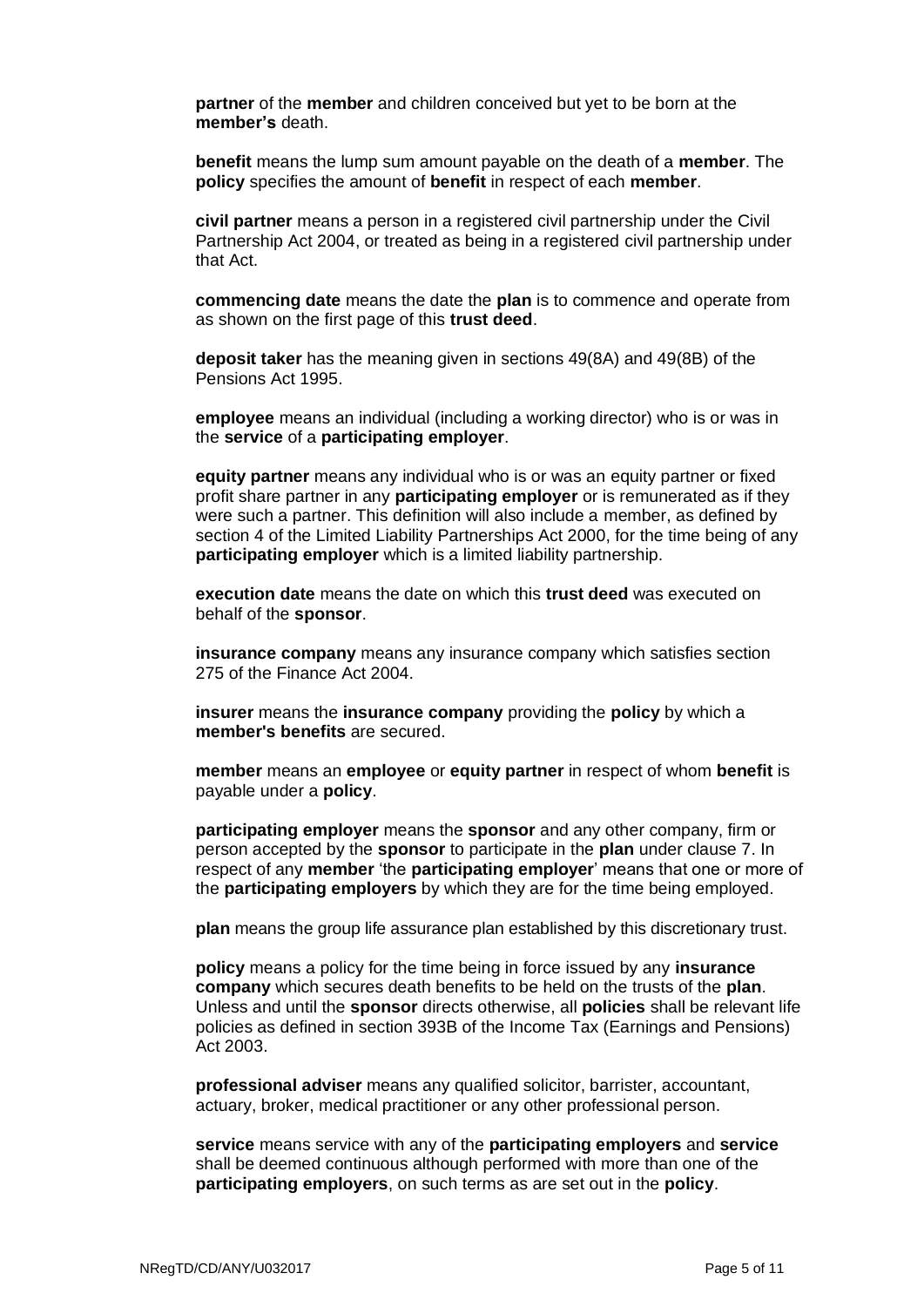**sponsor** means the company, firm or person for the time being which has assumed the responsibilities of the **sponsor** of the **plan**.

**spouse** means a legal husband or wife, including a same sex spouse.

**trust deed** means this deed and any other formal documents governing the operation of the **plan** at any time.

**trustee** means the trustee or trustees for the time being of the **plan**.

#### **2. TRUSTEE**

#### **2.1 General provisions**

- 2.1.1 The **trustee** shall ensure the sole purpose of the **plan** remains at all times the payment of lump sums on death in respect of any **member**.
- 2.1.2 The **trustee** shall at all times observe the terms and conditions of the **trust deed** and any amendments made from time to time to the **plan** or as required by overriding legislation.
- 2.1.3 Subject to the powers given to the **sponsor** by the **trust deed**, the decision of the **trustee** shall be final on all matters of doubt arising under the **plan**, all questions which are left to their determination or decision in relation to the **plan**, and on all matters relating to the management and administration of the **plan** on which the **trust deed** is silent. The **trustee** need not give reasons for any decision.
- 2.1.4 The **trustee** shall have the power to make or revoke any regulation or other provision (not being inconsistent with the **trust deed**) as they think fit relating to any matter or thing not provided for under the **trust deed**, or for the administration of the **plan**. The **trustee** shall have the power generally to do all such acts and things as they may consider necessary or expedient for the maintenance and preservation of the **plan** and of the rights of the **members** and/or any **beneficiary**.

#### **2.2 Appointment and removal of trustee**

- 2.2.1 The **sponsor** may by deed remove a **trustee** or appoint a new or additional **trustee** without any limit on numbers provided that one month's written notice shall be given to any **trustee** before that **trustee's** removal. Unless a body corporate (whether or not a trust corporation) is the sole **trustee** there must always be at least two **trustees**.
- 2.2.2 A **trustee** may resign as a **trustee** by serving at least one month's written notice or at least three months' notice if the **trustee** is a corporate body (unless the **sponsor** permits a shorter notice period) on the **sponsor**. A **trustee** will not cease to be a **trustee** if there would be less than the minimum number of **trustees** specified in clause 2.2.1 until a replacement **trustee** is appointed by the **sponsor**, unless the **sponsor** is a company in which case it will automatically become a **trustee** to act jointly with any remaining **trustee**.
- 2.2.3 The resigning **trustee** shall execute such documents and do all such things as may be necessary to give effect to their resignation.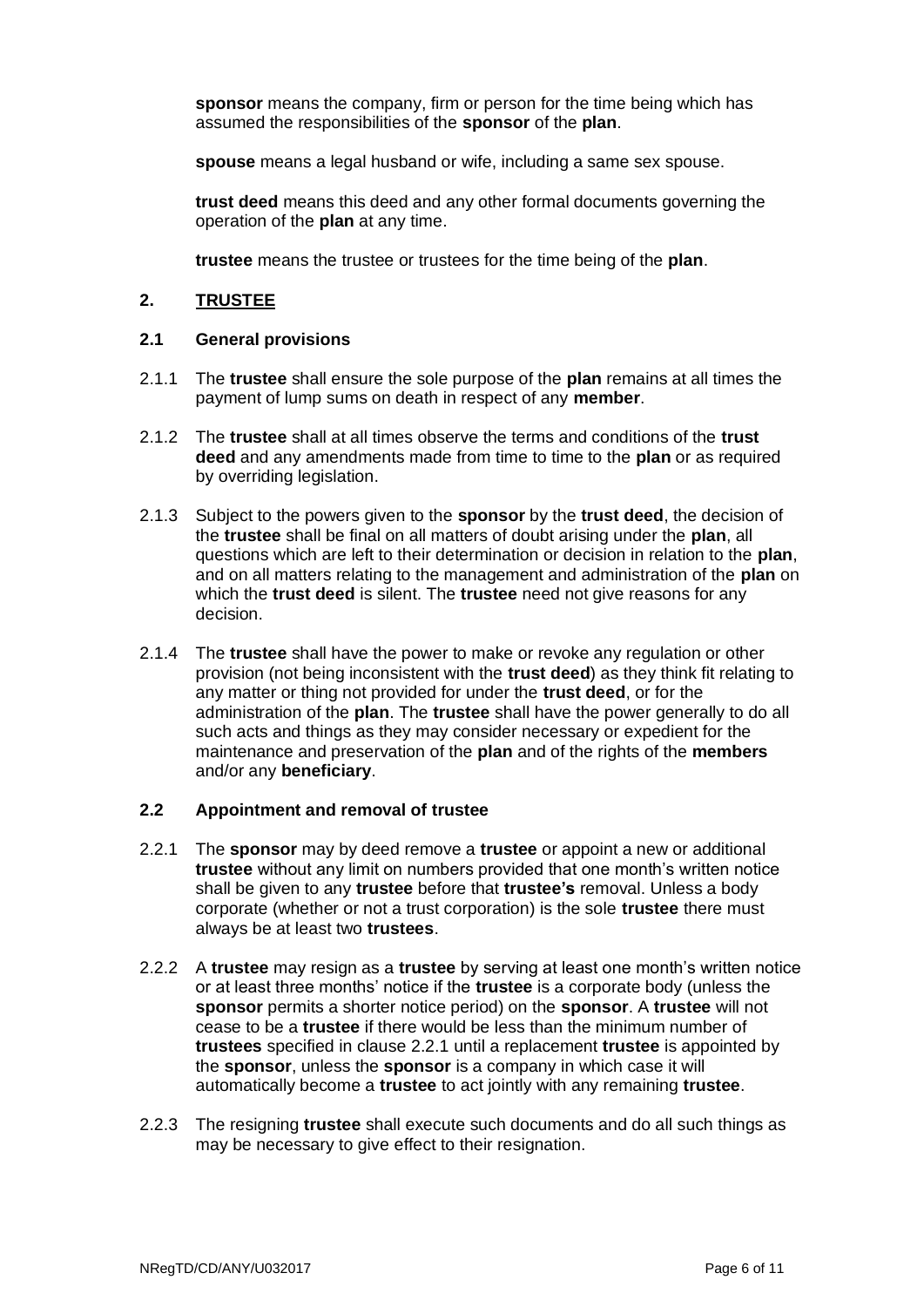#### **2.3 Payment of trustee**

2.3.1 Any **trustee** may be paid such fees as may be agreed with the **sponsor**. **Trustee** fees agreed by the **sponsor** shall be paid by the **sponsor**.

#### **2.4 How trustee may act**

- 2.4.1 If a corporate body is sole **trustee** its procedures and the conduct of its internal affairs shall be governed by its constitution.
- 2.4.2 Where there is more than one **trustee**, the **trustees** shall decide, in consultation with the **sponsor**, how to conduct their meetings.
- 2.4.3 The **trustee** shall keep written records of their proceedings and decisions, and of all receipts and payments of **plan** assets.

#### **2.5 Governance**

2.5.1 The **trustee** shall ensure the **plan** complies with all applicable legislative requirements concerning the governance and administration of the **plan**.

#### **2.6 Delegation and professional advice**

- 2.6.1 The **trustee** may with the consent of the **sponsor** delegate (and if the **trustee** so decides permit a delegate to sub-delegate) any business relating to the **plan** for such periods and on such terms (including protection in favour of the delegate) and at such remuneration (if any) as the **trustee** thinks fit excepting the exercise of any discretion under the trusts of the **plan**. Any such delegation (or sub-delegation) shall be authorised in writing before the exercise of any such delegated authority.
- 2.6.2 The **trustee** may, as they think fit, obtain the advice of any **professional adviser**. The **trustee** shall not be liable for any loss or error that results from having acted on any such advice.

### **2.7 Trustee protection**

2.7.1 The **trustee** (and any director or officer of a corporate **trustee**) shall not incur any personal responsibility or be liable for anything whatsoever except for breach of trust knowingly and intentionally committed or condoned by them or in the case of a professional **trustee** out of their own negligence.

#### **2.8 Bank account**

2.8.1 The **trustee** shall maintain in its name a separate account with a **deposit taker** to hold money belonging to the **plan**.

### **3. CONTRIBUTIONS, PLAN ASSETS AND EXPENSES**

### **3.1 Contributions**

3.1.1 The contributions necessary to purchase or maintain the **benefit**s in respect of **members** who are **employees** shall be paid by their **participating employer** and in respect of a **member** who is an **equity partner** shall be paid by the **equity partner**.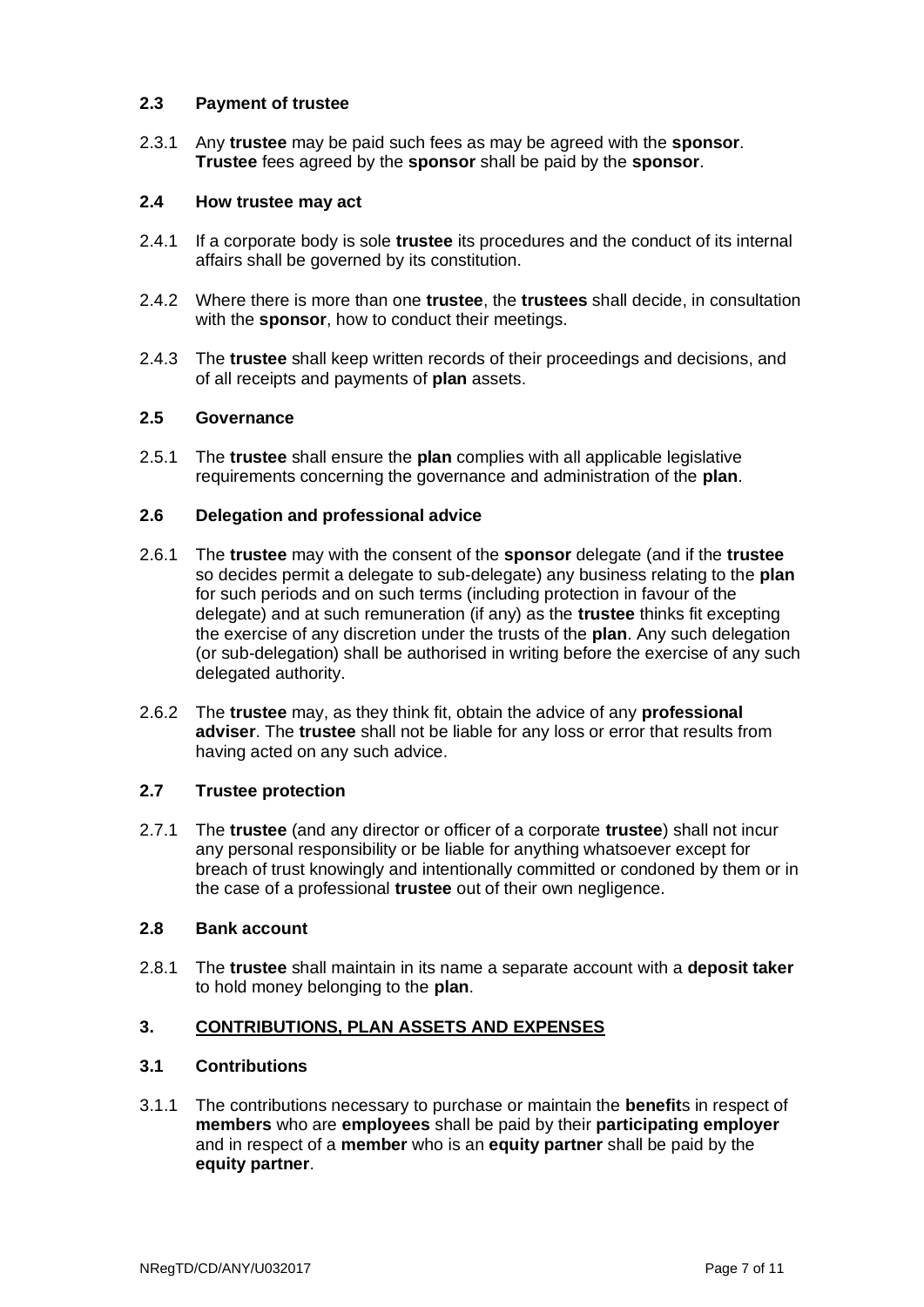#### **3.2 Plan assets**

- 3.2.1 **Plan** assets shall consist of:
	- (a) monies held by the **trustee** representing the payment of **benefits** under any **policy** or **policies**;
	- (b) monies paid to the **trustee** by a **participating employer** to increase the **benefit** payable in respect of the death of a **member**; and
	- (c) interest paid on the sums referred to in (a) and (b) above.
- 3.2.2 The **trustee** will hold all the assets that it receives and the property representing them and all the income on trust to pay the **benefits** under the **plan**.

#### **3.3 Expenses**

3.3.1 Any costs, charges and expenses (including interest thereon) of operating the **plan** shall be paid by the **sponsor**.

#### **4. MEMBERSHIP**

#### **4.1 Membership**

- 4.1.1 An **employee** or **equity partner** is eligible to be a **member** of the **plan** if they are eligible for **benefit** under the **policy**. An eligible **employee's** or **equity partner's** membership of the **plan** shall be on such terms (including as to termination of eligibility) as are set out in the **policy**.
- 4.1.2 The decision of the **insurer** as to the eligibility of any **employee** or **equity partner** under the **policy** is final.
- 4.1.3 Details of the **plan** shall be given to all persons who are eligible for membership.

#### **4.2 Termination of membership**

4.2.1 An **employee** or **equity partner** ceases to be a **member** on the earliest date on which cover under the **policy** ceases in respect of that **employee** or **equity partner**.

#### **5. BENEFITS**

#### **5.1 Benefits**

- 5.1.1 **Benefit** payable in respect of a **member's** death will be paid to the **member's beneficiaries** in accordance with clause 6. The amount of the **benefit** will be the amount paid in respect of the **member** from the **policy**.
- 5.1.2 A **participating employer** may, at their own expense, increase the **benefit** payable in respect of the death of a **member** by passing additional monies to the **trustee** for payment in accordance with the terms and conditions of the **trust deed**.
- 5.1.3 No **benefit** shall be capable of being assigned or applied for the benefit of any person other than the person entitled or contingently entitled to that **benefit**.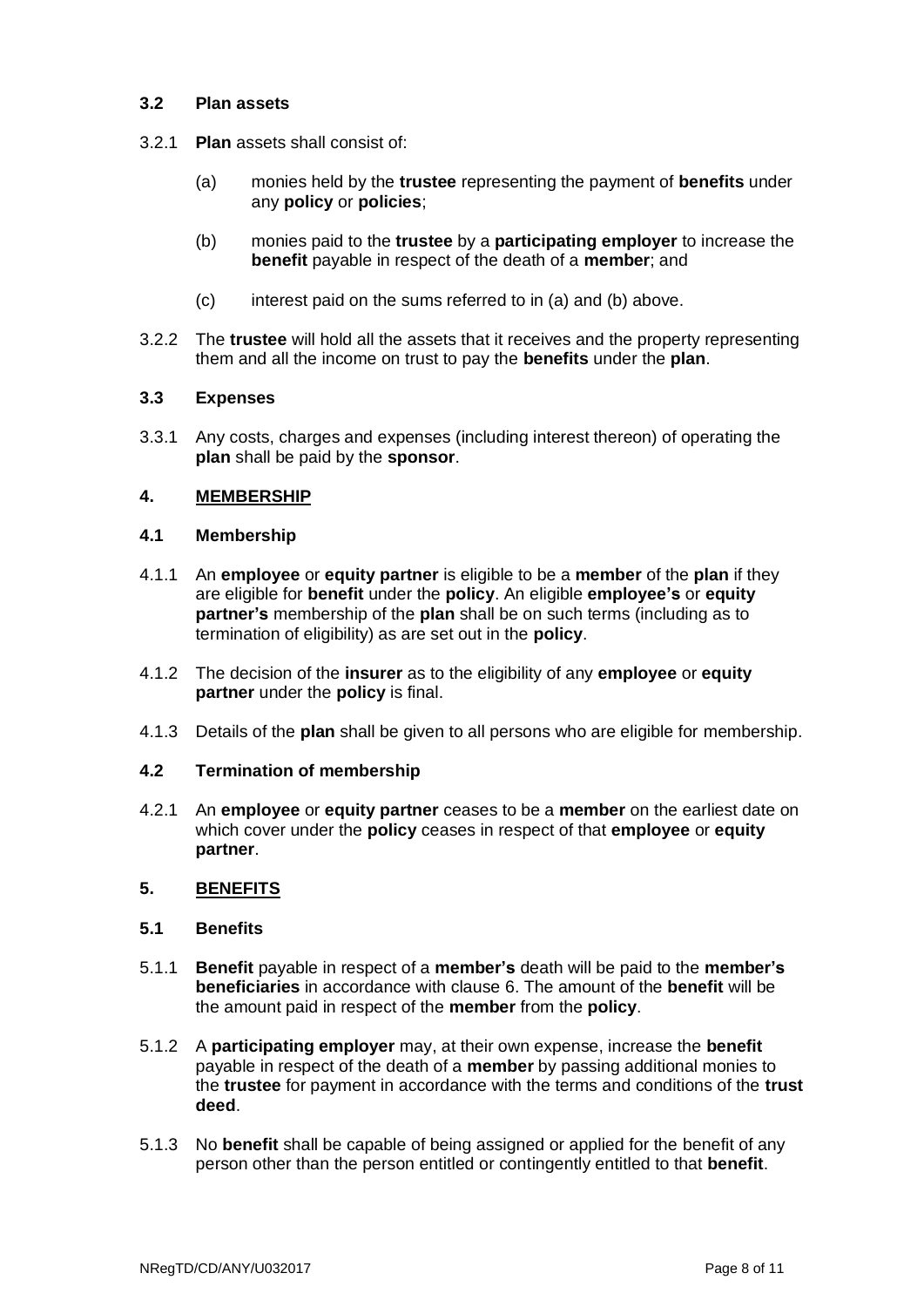### **5.2 Incapacity and minority**

- 5.2.1 If in the opinion of the **trustee**, the individual due to receive a **benefit** is incapable of acting by reason of illness, mental disorder, minority or otherwise the **trustee** may retain any money due to that individual for any period and then pay it to that individual or to their estate or to any other person who is or appears to the **trustee** to be responsible for their care.
- 5.2.2 The **trustee** shall not be obliged to attempt to determine whether any person has a legal right to be responsible for the care of the individual due to receive the **benefit** and the receipt of any **benefit** by such person will be a complete discharge to the **trustee**.

### **5.3 Taxation**

5.3.1 The **trustee** may deduct from any **benefit** any tax for which they may be liable in respect of such **benefit**. Where the **trustee** is liable to tax or any other fiscal imposition in respect of any **benefit** under the **plan**, the **trustee** may apply the **benefit** in whole or in part in the payment of such liability (including any interest due) and deduct the amount so paid from the **benefit**, or postpone payment of the **benefit** until the liability has been met or provision satisfactory to the **trustee** made for its discharge.

#### **6. LUMP SUM BENEFIT TRUST**

- 6.1 **Benefit** payable under the **plan** shall be held by the **trustee** on the trusts of the **plan** with power to pay it in such shares (and by one payment or a series of two or more payments) as the **trustee** in its sole discretion shall decide to any or all of the **member's beneficiaries**.
- 6.2 The **trustee** shall ensure such money held on trust is held in cash in the account the **trustee** maintains with a **deposit taker** to hold money belonging to the **plan**. Interest accrued on the **benefit** may be paid to the **member's beneficiary** or **beneficiaries** if the **trustee** so decides or otherwise retained for the general purposes of the **plan**.
- 6.3 To the extent (if any) the **benefit** has not been paid in accordance with clause 6.1 above within 23 months of the date that the **trustee** is notified of the **member's** death (or any earlier date they could reasonably have been expected to know of the **member's** death) the **trustee** shall pay any balance to such charity or charities as the **trustee** chooses.
- 6.4 The **trustee** shall take reasonable steps to establish the identity of, but is not obliged to identify all, potential **beneficiaries** of a **benefit** or the legal right of the **beneficiary** to receive the **benefit** and shall be entitled to rely upon information provided by the appropriate **participating employer** if it so decides.
- 6.5 The **trustee** may exercise its power under this clause by transferring or paying the **benefit** (or any part of it) to trustees to hold on revocable or irrevocable trust (including discretionary trust) for any one or more of the **member's beneficiaries** as it shall decide. The **trustee** shall have the power to appoint or remove a trustee or trustees to such trust as it shall decide and may provide for the payment of the appointee.
- 6.6 Any expenses or costs incurred in the establishment of a separate trust in connection with any payment under clause 6.5, may be deducted from the **benefit** if the **trustee** so decides.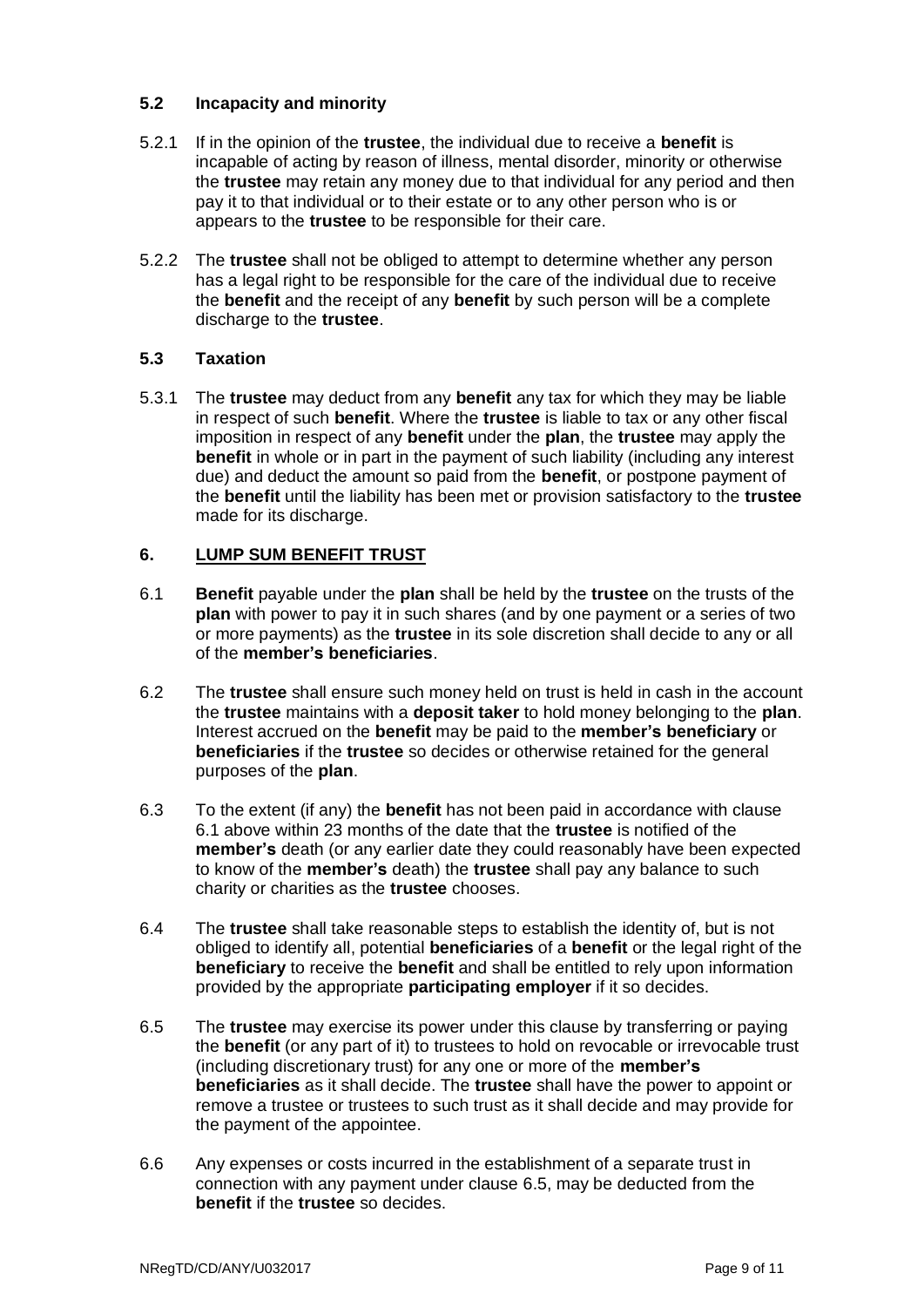### **7. PARTICIPATION OF EMPLOYERS**

### **7.1 Participation of employers**

7.1.1 The **sponsor** may admit any company, firm or person to participation in the **plan** as a **participating employer** provided that they are covered by a **policy** and all other companies, firms or persons covered by the **policy** also participate in the **plan**. The **participating employer** must enter into a deed of participation agreeing to be bound by the **trust deed**. Participation will take effect on the date agreed by the **sponsor**.

## **7.2 Employer ceasing to participate**

- 7.2.1 A **participating employer** shall cease to participate in the **plan** on the date their cover under a **policy** is terminated.
- 7.2.2 The **sponsor** shall at any time have the right to terminate a **participating employer's** participation in the **plan** provided that:
	- (a) termination shall not have retrospective effect; and
	- (b) one months' prior written notice must be given to the **participating employer**.

### **7.3 Obligations of participating employers**

- 7.3.1 Each of the **participating employers** agrees to be bound by the provisions of the **trust deed** and the provisions of the **policy** and to comply with all the conditions of the **policy** that apply to the **participating employer**.
- 7.3.2 Nothing in the **trust deed** or the **policy** restricts the right of a **participating employer** to terminate the employment of any of its **employees** who is a **member**.

## **8. SUBSTITUTION OF SPONSOR**

- 8.1 Subject to the consent of the **sponsor** at the time (unless it has been dissolved) any company, firm or person may become the **plan's sponsor** (the new **sponsor**) provided that they execute a deed of substitution in favour of the **trustee** (whose agreement shall not be required) under which they assume the responsibilities of the **sponsor** under the **plan** and agree to observe and perform the provisions of the **plan** applicable to them as the **sponsor**.
- 8.2 From a date that the **sponsor** and the new **sponsor** agree, the **sponsor** shall be released from all obligations in relation to the **plan** and all other provisions of the **plan** shall take effect as if the new **sponsor** had originally been and is the **sponsor**.

## **9. AMENDMENT**

- 9.1 The **sponsor** may without prior notice to the **members** add to, delete or alter the terms of the **trust deed** (and any subsequent deed). Any alteration shall be effected in writing by the **sponsor** and may have retrospective or prospective effect and shall be notified in writing to the **trustee**.
- 9.2 The **sponsor** shall notify the other **participating employers** in writing where, in the reasonable opinion of the **sponsor**, such alteration materially affects the other **participating employers'** participation in the **plan**.